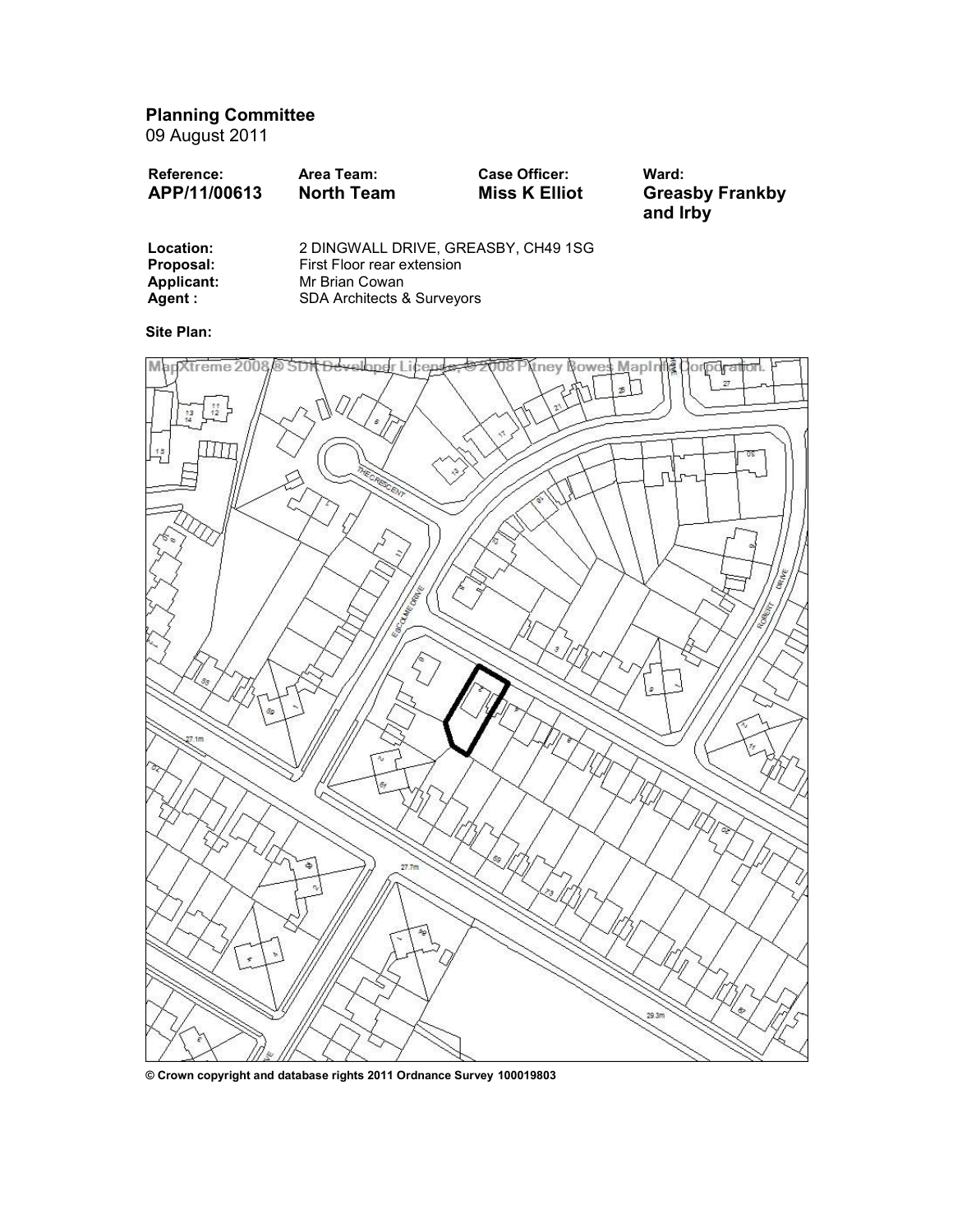## Development Plan allocation and policies:

Primarily Residential Area

## Planning History:

APP/2003/07237 - Erection of a single storey rear extension - Approved 24/11/2003 APP/2005/07134 - Erection of a two storey side extension - Approved 27/01/2006

## Summary Of Representations and Consultations Received:

# REPRESENTATIONS

Having regard to the Council's Guidance on Publicity for Applications, six letters of notification were sent to adjoining properties and a Site Notice was displayed. At the time of writing this report three letters of objection had been received and these can be summarised as follows:

- 1. the proposal would greatly increase the size of the already extended property by more than 50%;
- 2. the proposed wall of the extension facing No.6 Escolme Drive would be unsightly and lead to a loss of sunlight;
- 3. the proposal is unsympathetic and out of character with surrounding properties and the general street scene;
- 4. side and rear facing windows and roof lights proposed would lead to a loss of privacy to neighbouring properties;
- 5. neighbours should be notified of any amendments to the proposal;
- 6. the front garden is used to store building materials and the claimed use of the garage is incorrect;
- 7. the proposal will lead to increased on-street parking and there is only off-street parking for two cars.

# CONSULTATIONS

None required.

## Director's Comments:

# REASON FOR REFERRAL TO PLANNING COMMITTEE

The agents submitting the application are SDA Architects and Surveyor, a partner and architect of which is an elected Member of the Council.

## INTRODUCTION

The proposal is for the erection of a first floor rear extension above an existing single storey extension.

#### PRINCIPLE OF DEVELOPMENT

The principle of the development is acceptable subject to Policy HS11 and SPG11.

### SITE AND SURROUNDINGS

The site comprises a detached brick dwelling in an area of mixed design properties, many of which have been extended. There is fencing to the side and rear boundaries of the site and vegetation to the rear in parts. The property has an existing two storey side extension adjacent to No.4 and a single storey rear extension.

#### POLICY CONTEXT

Policy HS11 and SPG11 are directly relevant in this instance.

#### APPEARANCE AND AMENITY ISSUES

The proposed extension will be situated above the footprint of the existing single storey rear extension at the property and will conjoin the two storey side extension. The extension projects 4 metres in depth and has a hipped roof design which slopes away from neighbouring properties. In order to obscurely glaze two of the windows in the proposed extension, amended plans were requested. The previous bedroom 3 has been substituted for a study and the bedroom and bathroom at the rear have been swapped with one another so that these are not habitable rooms. This is due to the fact that the windows closest to the north west and south west boundaries of the site would otherwise overlook properties in Escolme Drive. Concerns were raised in the objections received about loss of privacy to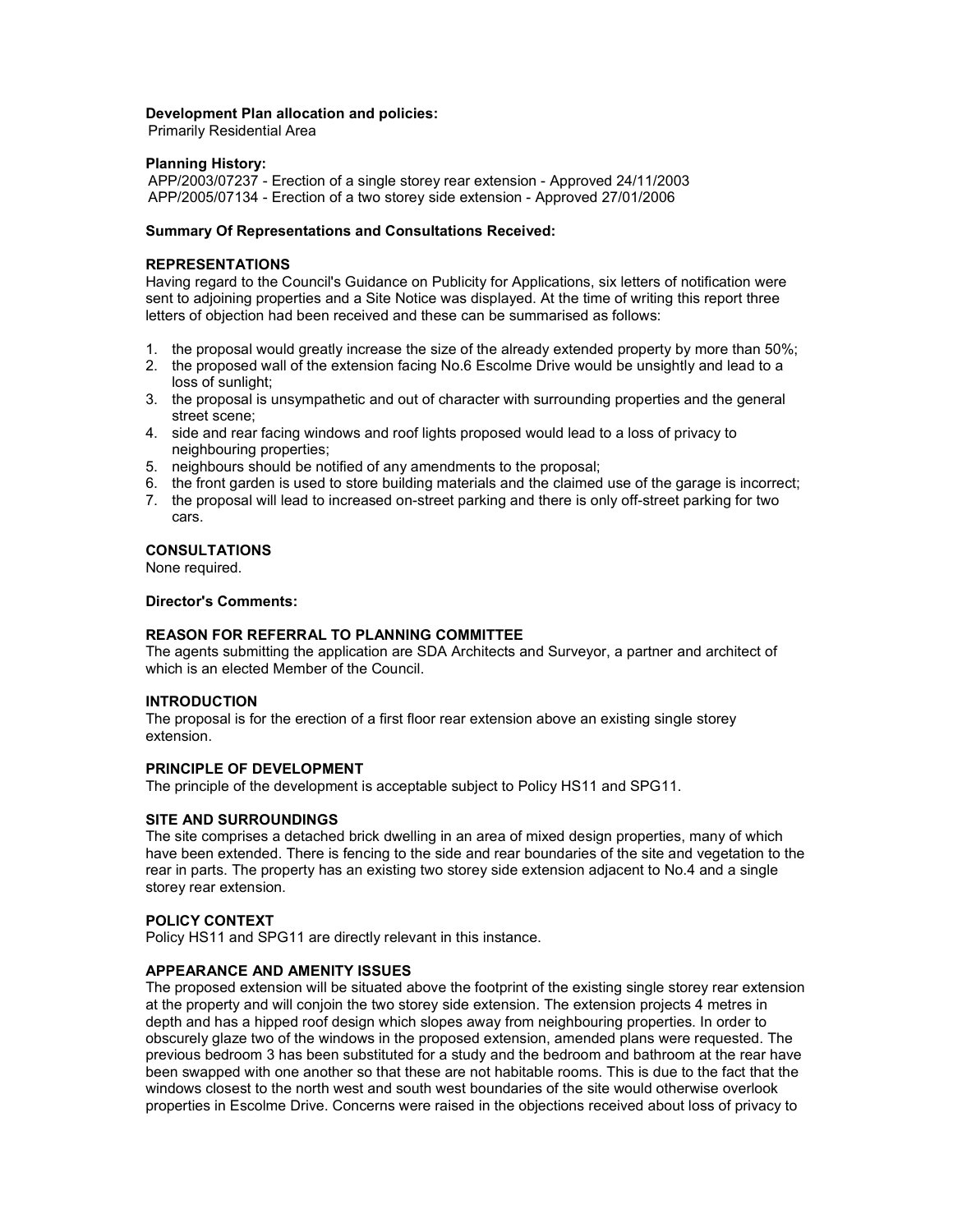properties at the rear on Arrowe Road, however the windows retain an acceptable separation distance of 26 metres. In addition the only window facing No.6 Escolme Drive is to be obscurely glazed. The proposed roof lights would not require consent and are at a level that could not be said to result in overlooking.

The proposed extension projects no closer to No.6 Escolme Drive, which backs on to the side of the application site, than at present with a separation distance of approximately 13.7 metres. In addition the proposal retains a 45 degree outlook from the rear windows of No.4 Dingwall Drive. The proposal is not considered to have significantly more of an impact than the existing gable end. In addition the proposal is not considered to result in significant overshadowing or appear more over-dominant when compared to the existing dwelling. There are other examples of rear dormers and two storey rear extensions along Dingwall Drive and Arrowe Road which already disrupt the rhythm of development to these roads, however the building line and general street scene could not be said to be affected. In relation to the objection raised to the prominence of the proposal, although the extension will be visible from Escolme Drive it is at a distance of 27 metres and is no more visually intrusive than the existing gable end of the property, or indeed others in the vicinity.

In response to the other objections raised, the cumulative size of this and previous extensions could not be said to result in demonstrable harm to the character of the original property. There is no restriction on the extent to which a house can be extended under Policy HS11, providing it remains subordinate and does not have an adverse impact on the amenities which the occupiers of neighbouring properties can reasonably expect to enjoy. The loss of a private view or the devaluation of surrounding properties are not sustainable reasons for refusal. The partial conversion of the existing garage and storage of work vehicles and materials have no bearing on the proposed extension - a change of use of the premises has not been sought. The proposal is presented as a house extension therefore no increase in parking is anticipated and neither does it compromise existing arrangements. In conclusion, the proposal is acceptable in terms of scale and design and is not considered to have a significant impact on the amenities which the occupiers of neighbouring properties can reasonably expect to enjoy.

# SEPARATION DISTANCES

SPG11 states that habitable room windows directly facing each other should be at least 21 metres apart. Main habitable room windows should be at least 14 metres from any blank gable. In this instance the rear facing windows retain a separation distance of approximately 26 metres to neighbouring properties on Arrowe Road. The side facing study window will be obscurely glazed by condition, as will the bathroom window at the rear closest to the south west boundary. The side of the extension retains the same separation distance, of approximately 13.7 metres from No.6 Escolme Drive, as the existing house. The proposal is therefore not considered to result in overlooking or lead to a loss of outlook to neighbouring properties.

## HIGHWAY/TRAFFIC IMPLICATIONS

There are no highway implications relating to this proposal.

#### ENVIRONMENTAL/SUSTAINABILITY ISSUES

There are no environmental/sustainability issues relating to these proposals.

### HEALTH ISSUES

There are no health implications relating to this application.

#### **CONCLUSION**

The proposal is not considered to have a harmful visual impact on the general street scene or have an adverse impact on the amenities that the occupiers of the neighbouring properties can reasonably expect to enjoy. The proposal is acceptable in terms of scale and design, complies with Policy HS11 of the adopted Wirral Unitary Development Plan and SPG11.

### Summary of Decision:

Having regards to the individual merits of this application the decision to grant Planning Permission has been taken having regards to the relevant Policies and Proposals in the Wirral Unitary Development Plan (Adopted February 2000) and all relevant material considerations including national and regional policy advice. In reaching this decision the Local Planning Authority has